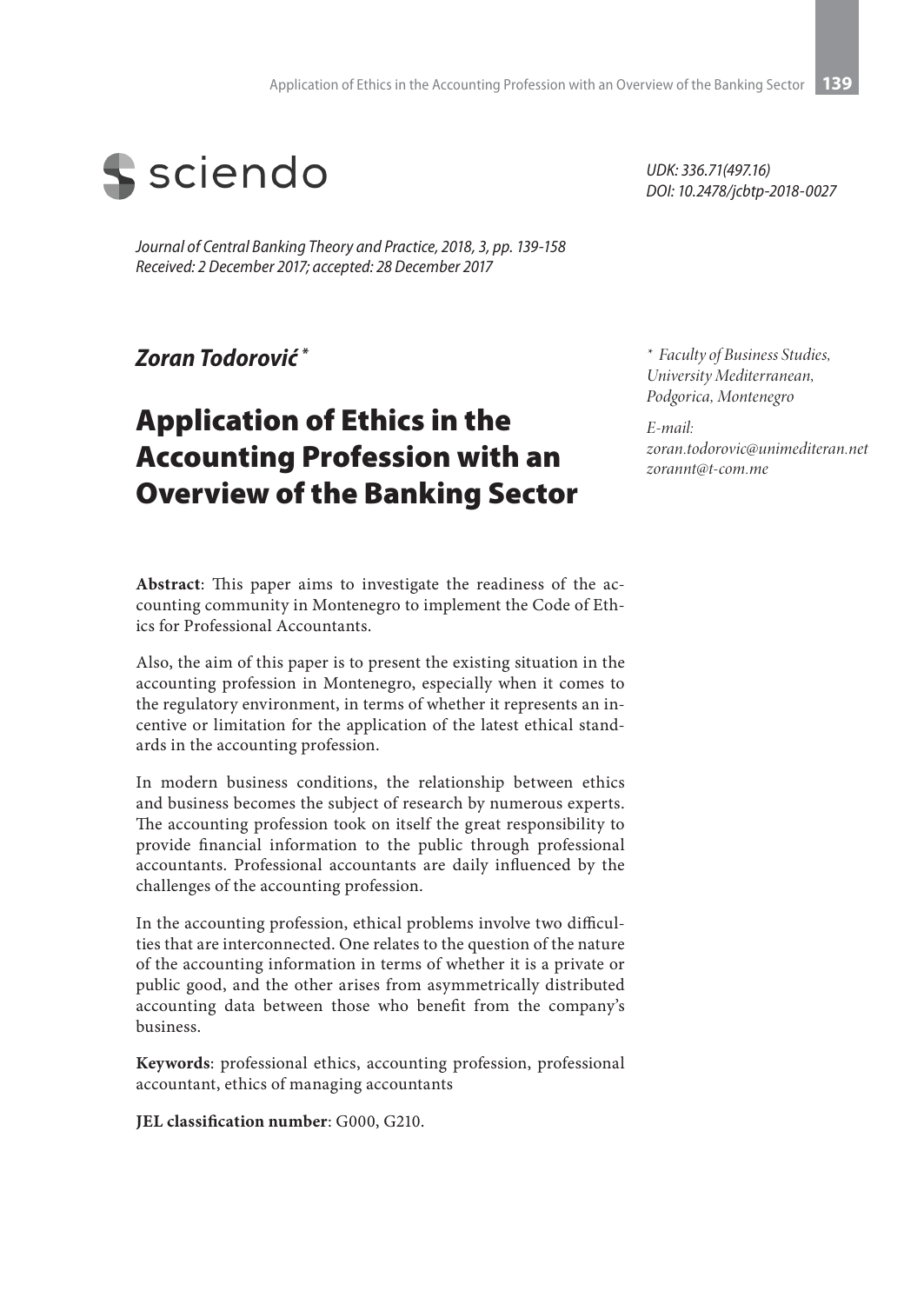### **Introduction**

Compliance with professional and legal regulations is not a sufficient guarantee for ensuring quality of financial reporting. At this point we recognize the inescapable role of ethical behaviour in the process of providing desired quality.

Among other things, a common lack of ethics is common to all investigations in the area of accounting and auditing. They dealt with accounting fraud as a result of a direct violation of legal and professional regulations. In these circumstances, the situation is all the more simple, as the consequences for the participants in these processes are clear. It seems to us that the situation is complex when accounting manipulations arise as a result of the abuse of inconsistency of the relevant regulation or the flexible interpretation of the existing norms in order to achieve benefits for certain interest groups. Formal stay within the framework of regulations, concealment of inadequate application of accounting principles, fundamental violation of the spirit of law, and a sharp conflict with elementary ethical standards are causing such a practice.

In general, ethics can be understood as a set of certain moral norms that determine how individuals and institutions behave in the conduct of their activities. In this context, ethics in accounting could be presented as a set of widely accepted moral norms and values that serve professional accountants as guides in the process of ensuring the comparative quality of financial reporting. Laws, that is, professional and legal regulations in accounting represent minimum standards of acceptable behaviour. It is not, however, sufficient to just observe the law, more responsibility must be accepted in this process. Ethics goes beyond the law and covers all those situations that are not covered by legal and professional norms, all those unclear cases, and so on. (Mintz & Morris, 2008). Ethical behaviour standards narrow the space for activities that are not in line with moral standards.

Ethics, both in other areas and in accounting, is often reduced to the ability to recognize what is good and what is bad. The fact is that there are many things in the business world that are known, without knowing the specially developed professional norms, that they are good or bad in themselves. In this context, accountants face different pressures: to show non-realized revenues, capitalize expenditures that must be recognized as the expense of the period, underestimate the result in order to reduce tax benefits, miss some posts, etc. These are dramatic demands, but they are not ethically challenged. Everything is clear here. Such decisions are unlawful and unethical.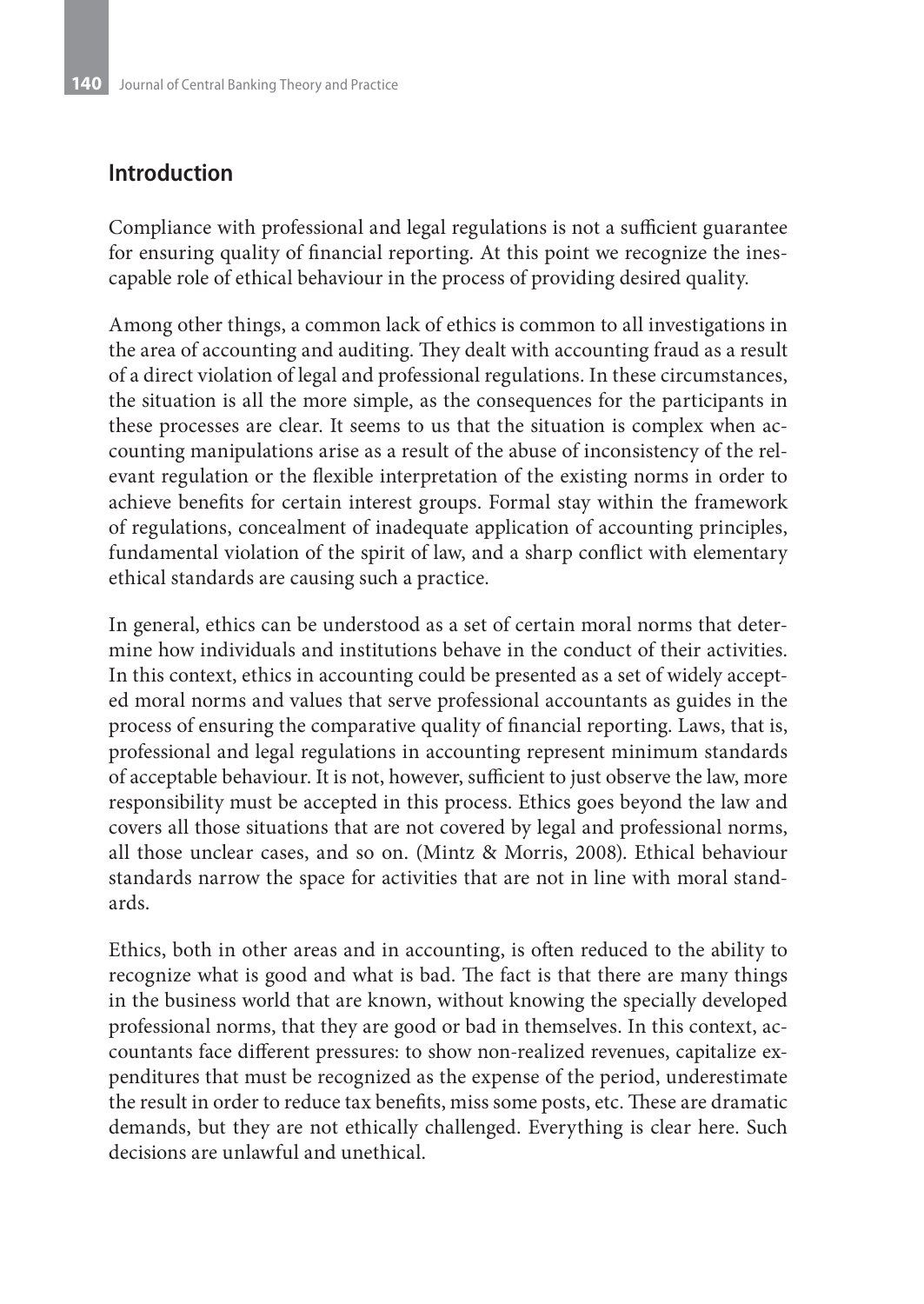### **Literature review**

When drafting the research, I have encountered different challenges, bearing in mind that the implementation of the Code of Ethics has not been sufficiently implemented in Montenegro so far, and that there is very little research in countries where the application of this standard has not been adopted in any form. In addition, most of the companies in Montenegro are small legal entities, which do not raise the question of the application of the Code of Ethics, and whether compliance is particularly emphasized. However, no matter what kind of business organization it is, the conclusions and general assessments presented remain as current, with further conclusions regarding such focused issues implicating additional argumentation and research.

The field of accounting ethics encompasses the ways in which data are collected and researched, their analytical breakdown, preparation of financial reports and their final distribution to users (Krkač et al, 2011). Each of the mentioned areas is equally demanding, and it is necessary to have a large amount of knowledge, continuously improving, as all these areas are subject to changes in legislation.

The basic principles of ethics of professional accountants are objectivity, integrity, professional competence, confidentiality, and professional behaviour (Malinić, 2011).

The International Federation of Accountants (IFAC) was founded in 1977 and today it represents about 3 million accountants from various fields of business from 129 countries around the world. $^{\rm l}$  In order to provide reliable and transparent information and to protect the public interest, the International Federation of Accountants prescribes the necessary knowledge, professional values, attitudes and ethics of the accounting profession at the international level.

At the end of the twentieth century, the IFAC developed the Code of Ethics for Professional Accountants within the framework of its work through the International Ethics Standards Board for Accountants (IESBA). The basis for the development of this Code was the Code of Professional Conduct of the American Institute of Certified Public Accountants (AICPA).2

<sup>&</sup>lt;sup>1</sup> Handbook of Code of Ethics for Professional Accountants, 2013, New York International Ethics Standard Bord for Accountants (www.ifac.org)

<sup>&</sup>lt;sup>2</sup> This association carries out certification of accountants and auditors in authorized public accountants and their continuous professional development)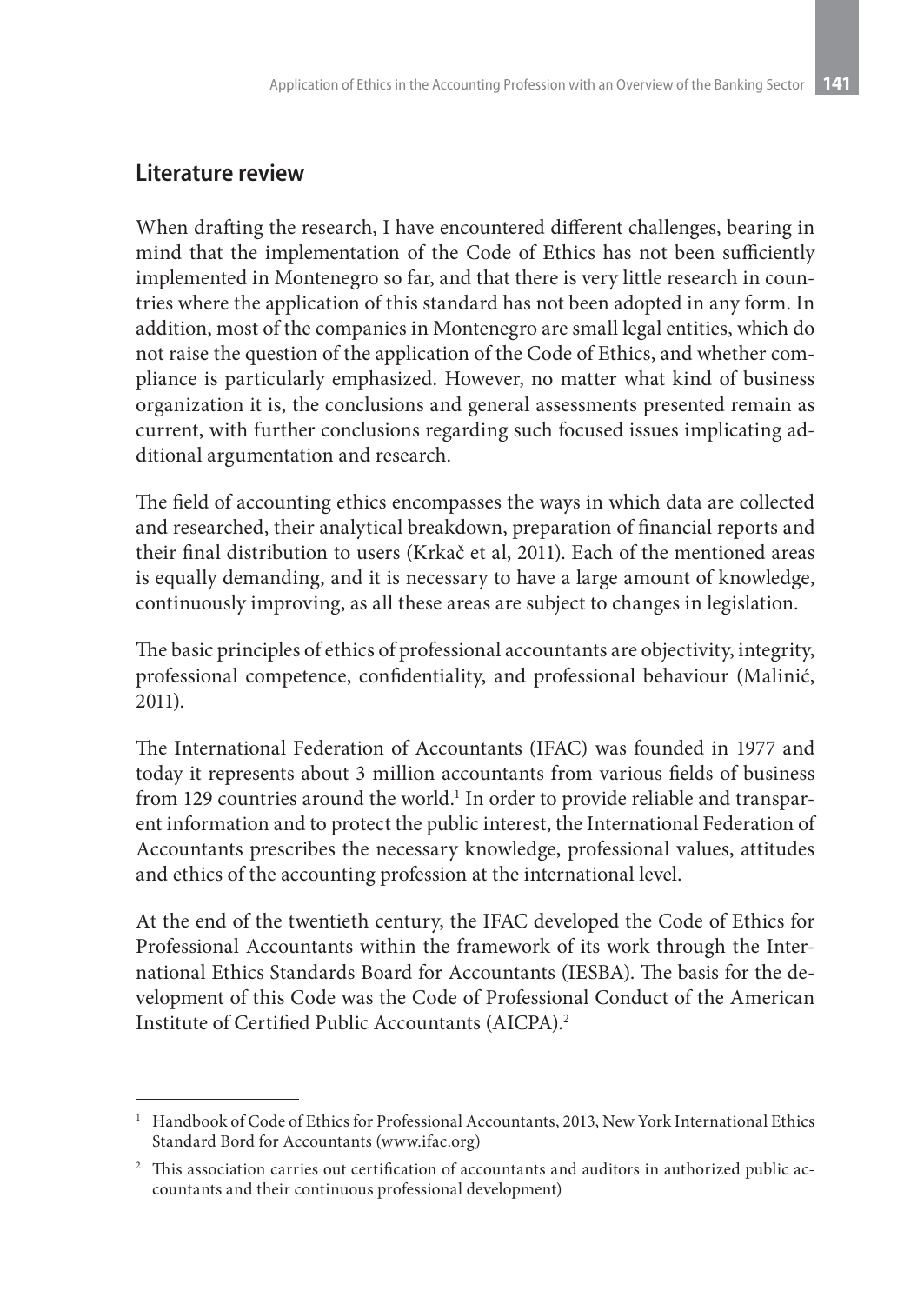The professional behaviour of accountants avoids any action that discredits the profession and is in line with relevant laws and rules (Nicolaescu & Pantea Mioara, 2008). These rules are commonly written in the Code of Professional Ethics and all of them primarily emphasize moral standards in behaviour (Žager & Dečman, 2015). Therefore, a professional accountant must have a high degree of professional integrity. Professional accountants have ethical responsibility to gain specialist knowledge before offering their professional services, to constantly improve their knowledge and to have a mental attitude to serve the public the best they can (Jamnik, 2011). The education and practical experience of professional accountants should provide the basis of professional knowledge and skills and professional values, ethics and attitudes that will enable them to continuously learn and adapt to changes during their professional work (Tušek, 2015).

When it comes to similar research at the global level, the professional behaviour of accountants in the function of ethics has been the subject of research by many relevant authors. (Higgs-Kleyn & Kapelianis, 1999) investigate the regulation of the ethical behaviour of South African professional accountants and suggest that professional accountants believe that the Code of Professional Conduct is necessary and that it is important that it is properly created and implemented. (Jackling, Cooper, Leung, & Dellaporta, 2007) examine the views of members of the IFAC on ethical issues, the causes of ethical failure and the role of the profession in ethical education. The results showed that, in practice, accountants are most affected by the conflict of interest. The research creates key ethical risks: own interest, failure to maintain objectivity and independence, inadequate leadership, lack of ethical courage and ethical sensibility, failure of professional assessment, poor organizational culture. Intercultural differences among Western European countries in their research, (Arnold , Bernardi , Neidermeyer, & Schmee, 2007), relate to the sensitivity of individuals to ethical dilemmas and indicate that there is an effect of a country's culture in the implementation of codes of conduct and the perception of ethical behaviour. Due to cultural differences around the world, a significant percentage of national accounting organizations have decided to retain national specific codes of conduct instead of adopting the IFAC Code as their own (Clements, Neill, & Stovall, 2009).

# **Application of ethics**

Interpretation by accountants in the process of preparing and presenting financial statements for the benefit of others implicitly imply the fulfilment of high ethical standards. Recognizing the size and seriousness of the problem, the accounting profession, like many others, has established the Code of Ethics for Pro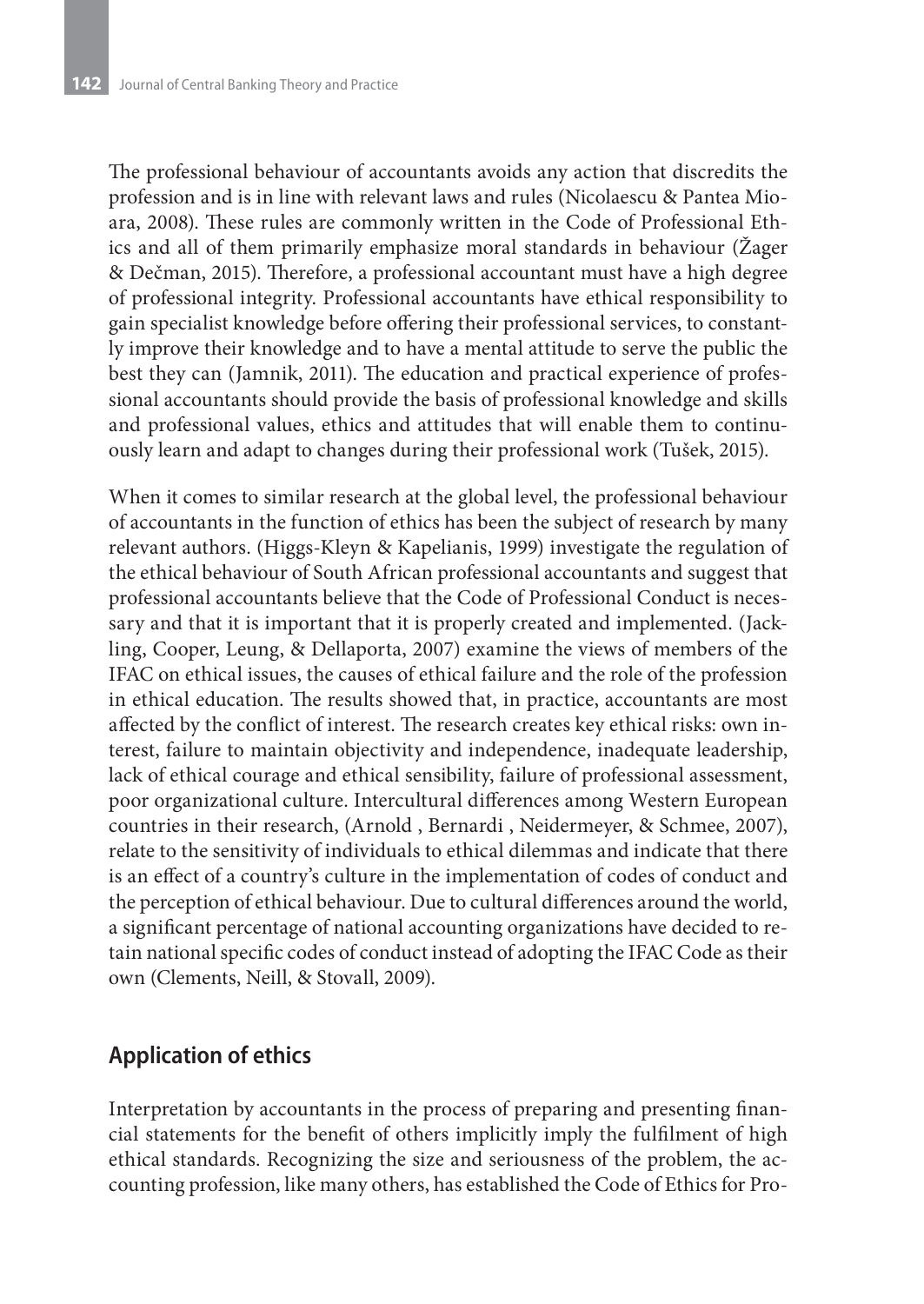fessional Accountants, adopted by the International Ethics Standards Board for Accountants obliging member organizations of IFACs and companies not to apply standards that are less demanding than those prescribed by this document. The key ethical requirements for professional accountants are identified therein which ensure respect for the basic principles of professional ethics. These are: integrity (requires fair conduct and honesty), objectivity (insisting on impartiality and professional business judgment), professional competence and due care (emphasis on maintenance and improvement of professional knowledge, dedication and attention in providing services to clients), confidentiality (obliges one to refrain from disclosing confidential information and their use for the acquisition of personal or benefits to third parties), and professional behaviour (it implies compliance with legal and professional regulations and the avoidance of all activities that may discredit the profession). Professional accountants are required to recognize threats of possible violation of the said principles and to apply safeguards if such threats exist to ensure compliance with the underlying principles.

Respecting professional, legal and ethical standards of accounting behaviour in making various decisions implies that professional accountants have characteristics that allow for the existence of ethical capacity. In doing so, ethical capacity reflects the ability of ethical judgment and decision-making. The Josephson Institute of Ethics identified six pillars of character that provide the basis for moral decision-making by professional accountants. These are: 1) trustworthiness, which includes sincerity, kindness, competence, dignity, independence, tolerance and acceptance, 3) responsibility, which means expressing a certain level of care and diligence in what we do, 4) fairness, which presupposes the treatment of all people in the same way, impartially and openly, 5) caring for the ability to understand the interests and problems of others, and 6) the duty of a good citizen, which implies behaviour as a good community member (Mintz & Morris, 2008).

### **Ethical and non-ethical behaviour in banking**

The current financial crisis testifies that numerous banking products were or are still destructive, not productive, and that the financial market is still overloaded (both financial service providers and financial products themselves), excessively mediating (in terms of the existence of numerous levels of mediation), too complex in the content of the offered products and ultimately underdeveloped in the part of protecting users of financial services (Wehinger, 2012).

The results of the 2012 survey on deforestation of unethical and/or criminal activities in the financial services industry are also defeating. The survey covered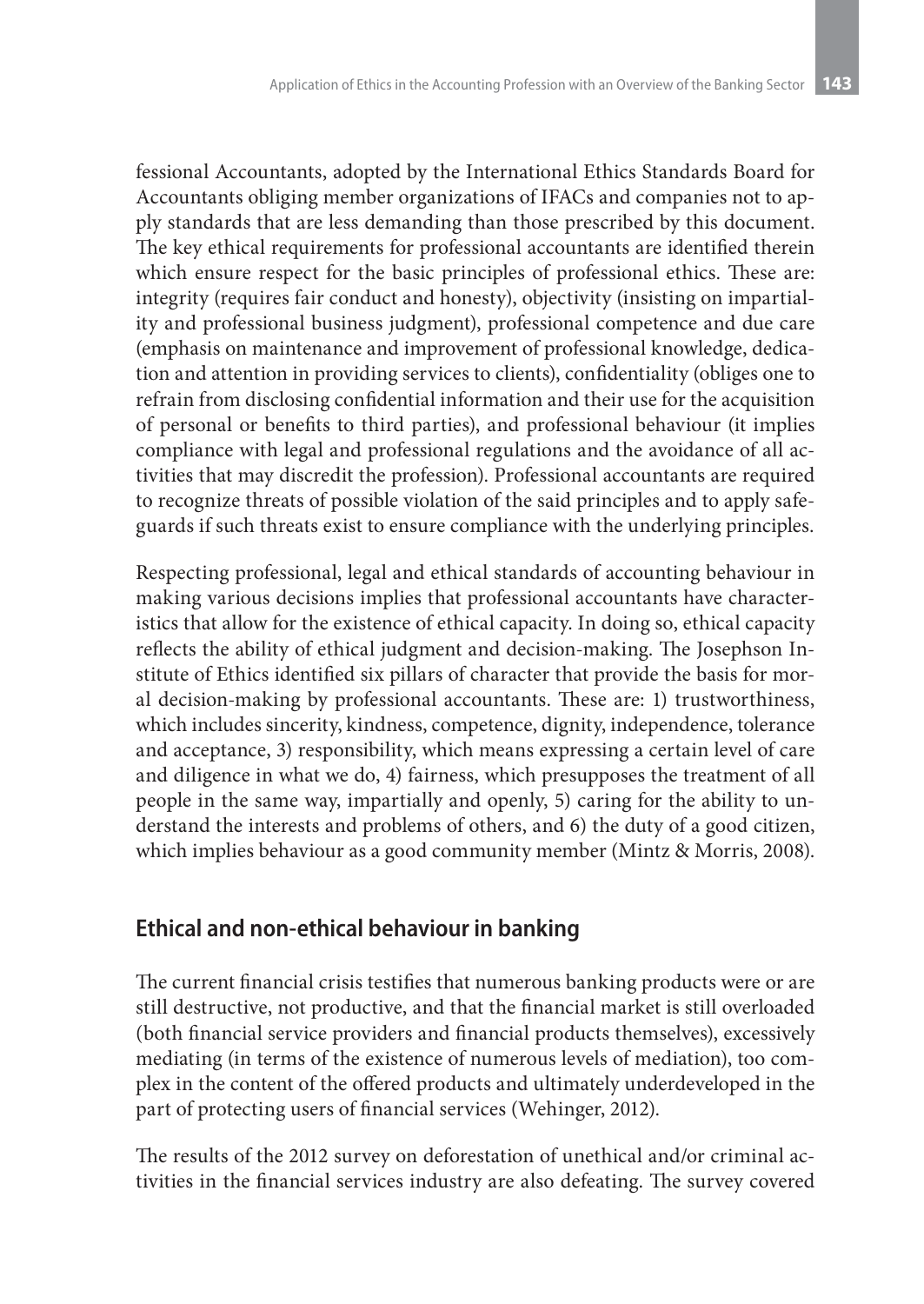500 employees of this activity in the United States and the United Kingdom, of which approximately 26% of respondents confirmed that they saw some forms of misdoing business tasks; 24% expressed the view that financially employed workers must engage in unethical or illegal actions if they want to be successful; 16% said they would be ready for criminal acts like abusing privileged information for the purpose of trading, if they could go unpunished; 39% believe that their competitors also engage in illegal and unethical actions, otherwise they would not be successful; For 30% of respondents, various forms of compensation and bonus created pressure for compromising or unlawful actions, while 23% of respondents said that other forms of pressure were used, which affected employees' decision to take such actions.

Fraud, gambling and scandals within the banking industry have raised the level of awareness and have contributed to the creation of demand for banks that have more conscience and self-control in their financial appetites, although certain scepticism does not circumvent the possibility of applying the concept of socially responsible and ethical banking in practice. Therefore, the emergence of devastating financial and economic crises can be considered as the driving force of revitalization and reaffirmation of the idea and practice of socially sensitive banking. (Benedikter, 2011) thus concludes that European ethical banks are the absolute winners of the crisis, given that they have grown on average over 20% a year and have doubled their assets in the period from 2007 to 2010. Namely, among the bank's clientele, there is a growing belief that ethical banks are less speculative and egoistic institutions, more responsible and more focused towards the community in their business, in comparison with traditional banking concepts, which are therefore exposed to a serious reputation risk.

If recent ecological catastrophes and obvious environmental pollution are added to the internal and external activities of the bank, apart from profit, they should also take into account the effects that they have on nature and society, which is in the literature unified through the abbreviation 3P (people - planet - profit ). Nevertheless, it should be emphasized that, already in the beginning of the last century, ethical banks and various heterogeneous savings institutions with ethical principles of business were established in Europe, beginning with the data of the European Federation of Ethical and Alternative Banks and Financiers (FE-BEA) many of which exist today. Ethical banking is not so much a novelty in some Anglo-Saxon countries, such as Canada and the United Kingdom, since according to the data of international ethical associations, ethical banks in those countries were established in the 1940s, with some exceptions during the Great Depression. However, ethical banking is relative news in the United States, where such banks have only been more significant for the past 15 years, especially after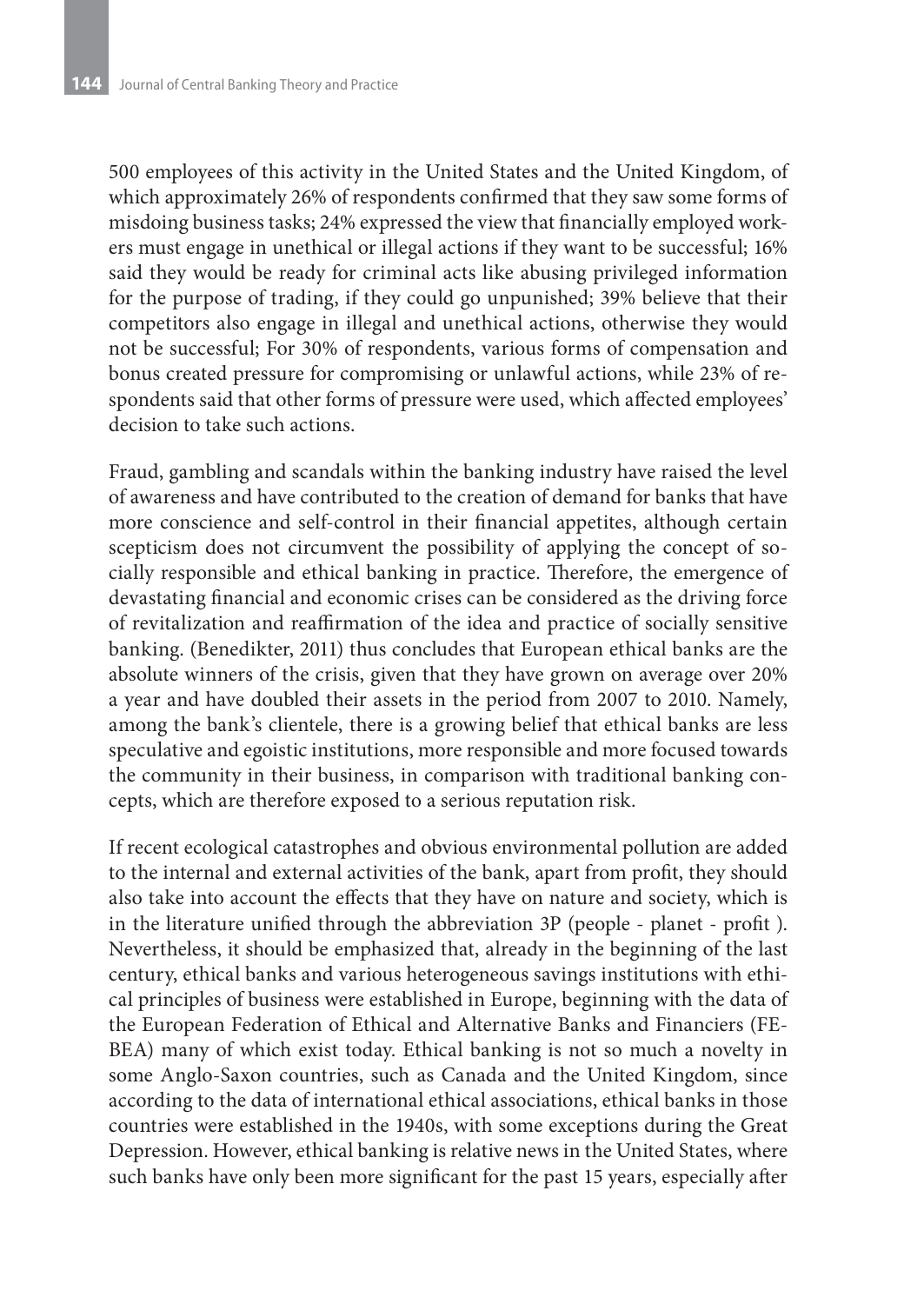the breakdown of financial markets in 2007/2008, while the largest number of ethical banks in the economy have survived. In addition to enormous practical significance, scientific occupation with the issues of sustainable, socially responsible and ethical banking is confirmed by several recent books (titles) in this field, such as: Social Banking and Social Finance: The Answers to the Economic Crisis (Benedikter, 2011), Responsible Investment in Times of Turmoil (eds. Vandekerckhove et al., 2011). Local authors have so far mostly dealt with social responses to banking ( (Leko & Stojanovic, 2007) (Kundid & Rogošić, 2011); (Kundid A. , 2012)), and less ethics in banking. Nevertheless, the announcement of the establishment of the first ethical bank in the Republic of Croatia opened questions about the content and sustainability of the concept of ethical banking and the differences between ethical banking and conventional banking concepts.

Considering the integration of environmental and wider social objectives into banking business, that is, the importance of environmental and social outputs from banking activities against financial results, there are:

- socially responsible banking, and
- ethical banking.

Unfortunately, instead of ethical banking, the term social or sustainable banking is used. Socially responsible banking is reflected in the internal aspects of banking business and in products or financial services as an external aspect of banking activities.

# **Methodology of empirical research**

Since professional accountants face complex challenges and today's business and professional environment, pressures for ethical behaviour of accountants are increasing. The main issues faced by the accounting profession today are whether the desire for money is what the accountants are pushing into manipulative actions and whether the ethics are strong enough to prevent it. Abernethy, Bouwens, and Van Lent questioned whether accounting manipulation was more or less dependent on ethical values. Their results have shown that the license of ethical work reduces the occurrence of accounting manipulations and that ethical values play a really important role in practice.

Han Fan, Woodbine, and Cheng investigated the views of Chinese and Australian accountants on the Code of Professional Ethics. The results of the survey showed that, regardless of the cultural background, the subjects tested support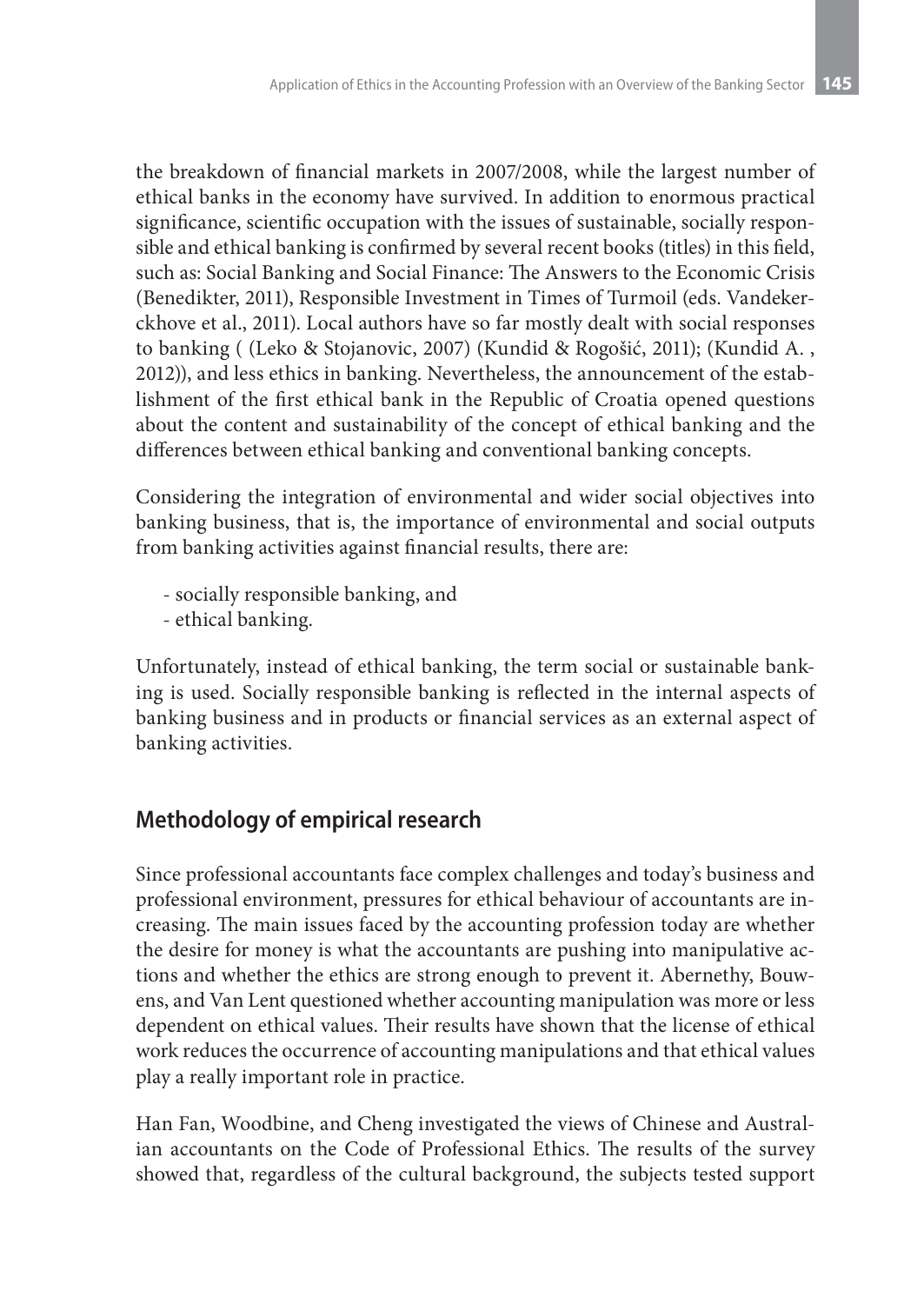the ethics code and that the common view that independence of opinion can be achieved by independence and objectivity is to avoid conflicts of interest with clients and avoid a close relationship with clients.

Before we go to our case study, we will analyse the situation in the region. Thus, for example, the professional behaviour of accountants in Bosnia and Herzegovina was investigated by (Kurtаnović, Mušinbegović, & Kadić, 2014), pointing out to the problems of the accounting profession, which are that services are often provided without elementary professional knowledge, without knowing the professional standards and skills; the structure of those providing accounting services is very a shadow from low skilled bookkeepers to highly educated professionals, the profession of a certified accountant is substantially underestimated. They conclude that regulated professions are needed and that problems can be solved by prescribing qualifications.

Accountants in Serbia face similar problems. The problem with unqualified accountants in Croatia is indicated by (Gulin, Milčić, & Bakran, 2015). They state that there is no special regulation of the issue of accounting profession through the chamber of accountants or through certain other public bodies, and that there is insufficient institutional support and insurance. In Montenegro, there are several institutes and chambers in the area of accounting and auditing, only the Institute of Certified Accountants of Montenegro by the Government of Montenegro has received a Regulation on Transfer of Public Authorizations in the Field of Accounting and Auditing for a full affirmation in Montenegro.

So, teaching ethics does not mean that someone will behave ethically. Ethics is an important requirement in the profession, but ethical education is not.

Based on a review of previous research, and according to available information, there are no papers that investigate the influence of knowledge of the Code of Ethics for professional accountants on ethical behaviour, that is, on integrity and professionalism of accountants.

# **Analysis of the results of the conducted professional research behaviour in the function of achieving ethical standards**

To the questions about professional behaviour in certain situations, the accountants responded by choosing the offered answer presented in the following graphs on the ordinate axis, while the frequency of each of the five responses presented is shown in absolute numbers with each answer (on a scale of 1 to 5). It should be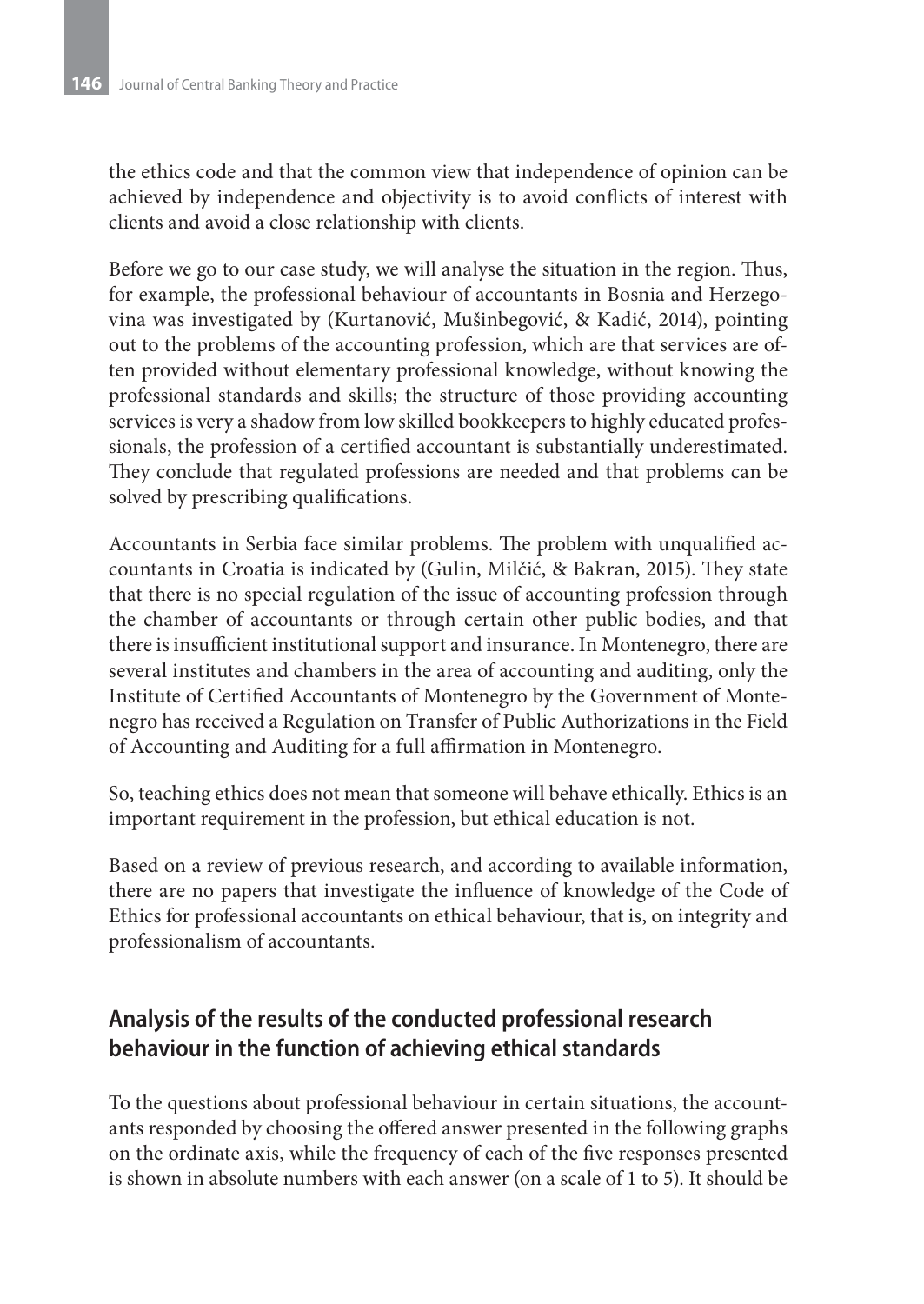emphasized that not all respondents answered all the questions, and the number of observations varies slightly  $(\pm 1)$ . Empirical research was conducted through online surveys. The poll was created on the Google-docs platform and sent to 196 electronic addresses. By looking at the previous research ( (O'Dwyer & Madden, 2006); (Smith & Hume, 2005); (Spalding & Oddo, 2011) ), a questionnaire was created consisting of three parts:

- • Issues related to the professional conduct of accountants. Each offered statement was evaluated on the Likert scale from 1 to 5, with 1 - "I completely disagree", 2 - "I mostly disagree", 3 - "I do not agree or disagree", 4 - "mainly I agree "and 5 -" I completely agree ";
- • Personal experiences in the field of ethical behaviour of accountants as well as knowledge of the Code of Ethics for professional accountants whose answers are also defined by Likert's scale;
- • A set of questions of demographic type.

The data collected were statistically processed using two programs: SPSS 17.0 and MS Excel. The results are explained on the basis of results of descriptive statistics. The results are presented in figures 1 and 2.

Figure 1 shows that 33% of respondents completely disagree with compromising their own principles in order to adjust to the expectations of the organization, while 12 (22%) generally agree that compromise is needed. 18% of respondents do not have a clear opinion about this (they neither agree nor disagree), 15% completely agree, and 13% generally disagree with the above. Honesty does not mean just honesty but also fairness and truthfulness that is tested by another issue, and the results are shown in Figure 2. Even 80% of the respondents completely disagree that the superiors seek support from employees for others' ethically improper thoughts.







Source: O'Dwyer, B. and Madden, G. (2006), Ethical Codes of Conduct in Irish Companies: A Survey of Code Content and Enforcement Procedures, *Journal of Business Ethics*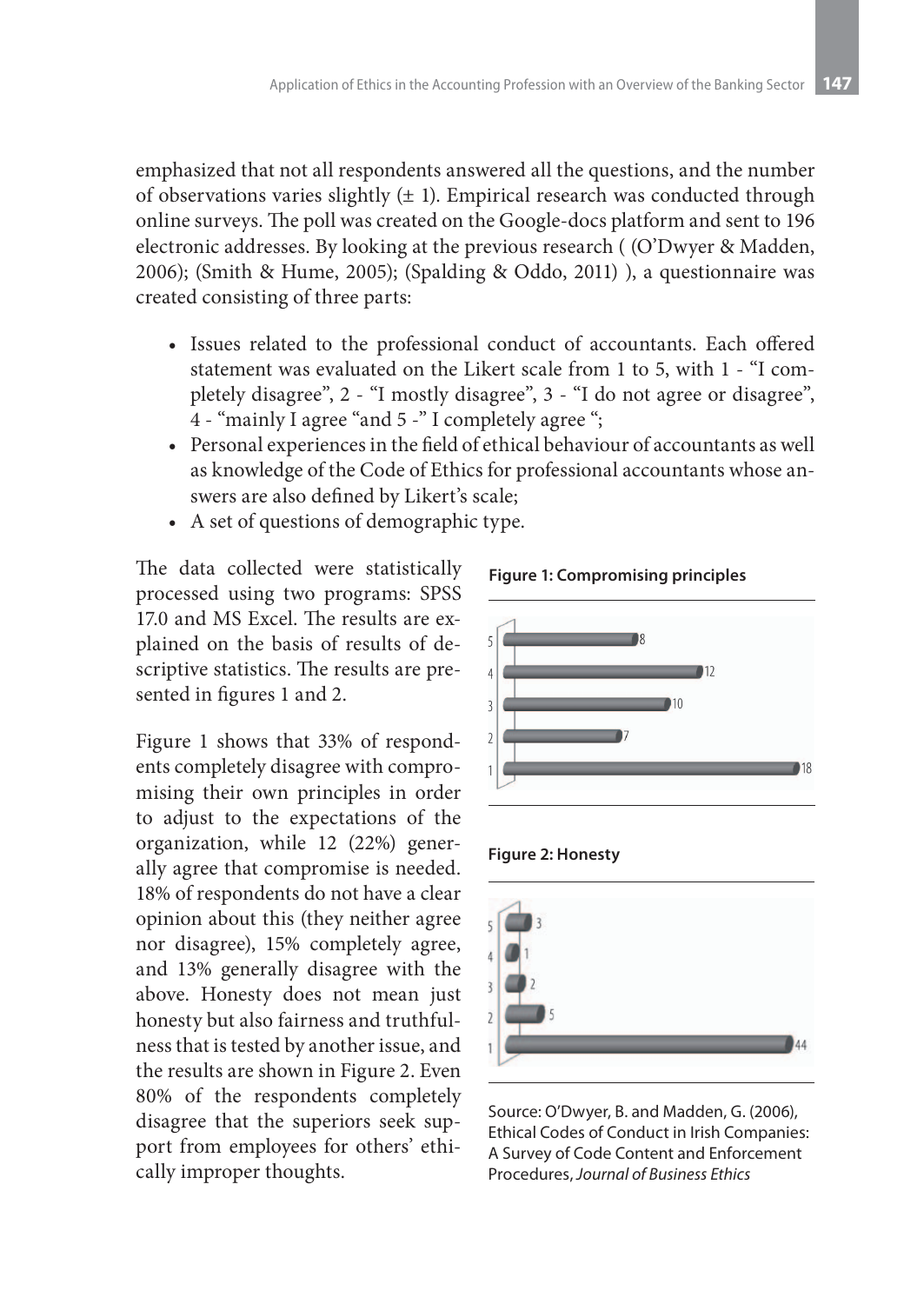

**Figure 3: Objectivity - others' activities**

#### **Figure 4: Conflict of interest**



Source: O'Dwyer, B. and Madden, G. (2006), Ethical Codes of Conduct in Irish Companies: A Survey of Code Content and Enforcement Procedures, *Journal of Business Ethic*





Source: O'Dwyer, B. and Madden, G. (2006), Ethical Codes of Conduct in Irish Companies: A Survey of Code Content and Enforcement Procedures, *Journal of Business Ethics*

Accountants have very differently responded to the question of non-neglecting other people's activities if it is in the interests of the organization, which tested the principle of objectivity. 33% of respondents completely disagree about the fact that the employee should not be obeyed, 19% mostly disagree, 30% either disagree or agree, 7% generally agree, and only 11% fully agree (Figure 3). On the basis that there is nothing bad for the superiors to ask the employee to make changes to the documents or documents, 3 out of 55 respondents (i.e. 5% of respondents) fully agree, while as many as 75% of accountants do not completely agree as evidenced by Figure 4.

With the statement that it is sometimes acceptable that an employee does not tell the truth to s client (customer) in order to protect the organization, 13 (24%) accountants completely disagree, and mostly disagree with them 19 (35%), as shown in Figure 5.

Based on the foregoing in the previous chapters, the importance of implementing the Code of Ethics for Professional Accountants in Business Practice is clear. A number of studies testify to the purpose of the application of the code of ethics in the business ( (Cohen, Pant, & Sharp, 1992); (Klemm Verbos, Gerard, Forshey, Harding, & Miller, 2007); (O'Dwyer & Madden, 2006); (Smith & Hume, 2005); (Spalding & Oddo, 2011)).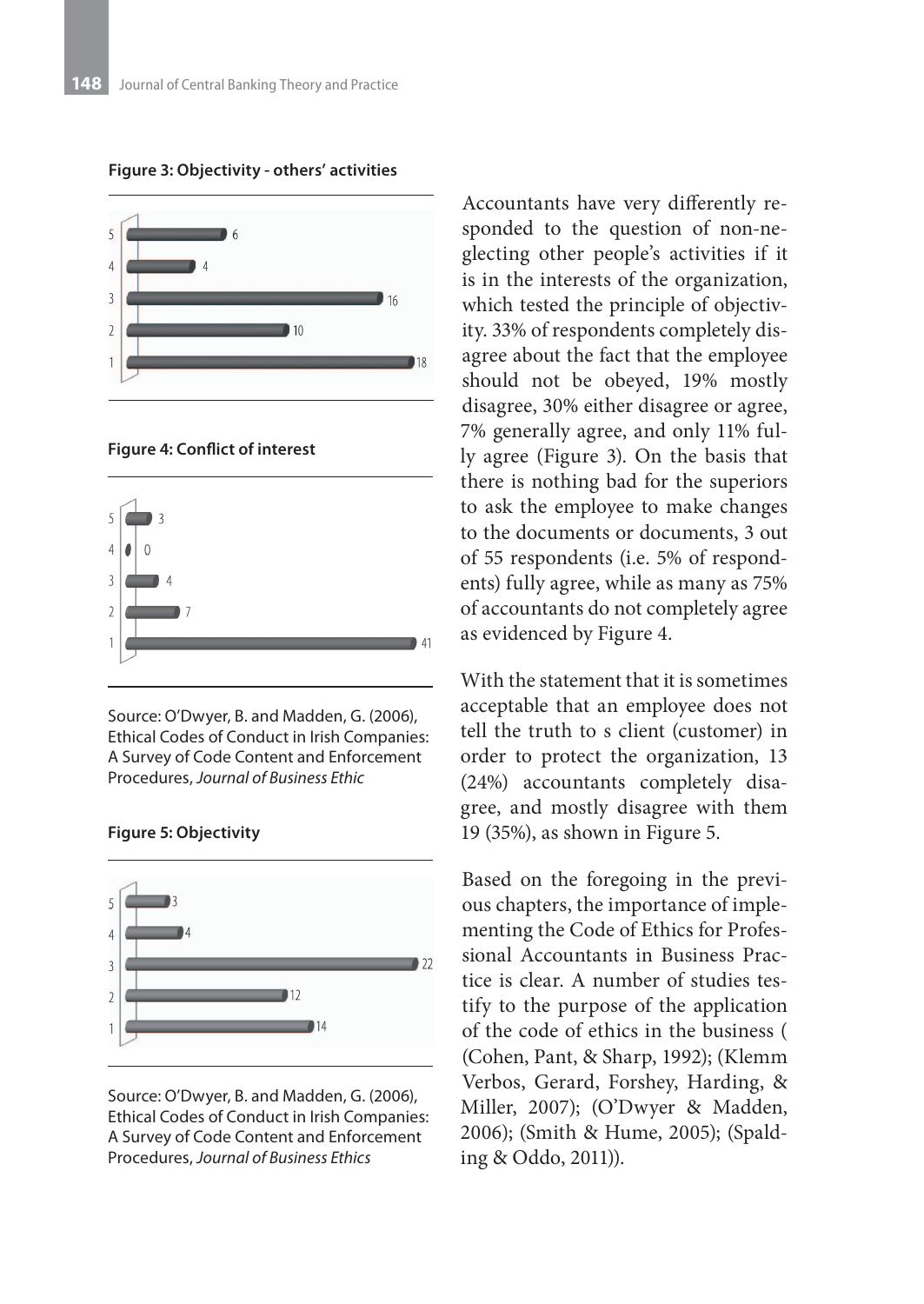Systemic application of the code should result in moral business decisions and ethical behaviour of employees ( (Klemm Verbos, Gerard, Forshey, Harding, & Miller, 2007, p. 12)).

### **Empirical research in Montenegro**

The Code of Ethics for Professional Accountants provides a conceptual framework according to which an accountant could identify and assess threats to basic principles and make recommendations on how to take them in such situations (Togoe & Avram, 2013, p. 134). It can therefore be assumed that those accountants who are well aware of the provisions of the Code are in position to act ethically.

By examining the above mentioned studies, two hypotheses have been singled out:

- 1. A company has a code of ethics
- 2. The implementation of the code depends on the size and activities of the legal entity.

In this part of introduction of the sample, we will present its structure according to the type, activity and size of the company.

|                    | Frequency | Percent |        | Valid Percent Cumulative percent |
|--------------------|-----------|---------|--------|----------------------------------|
| Valid Bank         |           | 6,0     | 6,0    | 6,0                              |
| Public institution |           | 9,6     | 9,6    | 15,7                             |
| Other              |           | 44,6    | 44,6   | 60,2                             |
| Insurance company  |           | 6,0     | 6,0    | 66,3                             |
| Production         | 10        | 12,0    | 12,0   | 78,3                             |
| Commercial         | 18        | 21.7    | 21.7   | 100.0                            |
| In Total           | 83        | 100.00  | 100.00 |                                  |

#### **Table 1: Questionnaire profile**

### **The company in which you are employed**

Almost half of the respondents (44.6%) are employed in other societies predominantly in limited liability companies, followed by trade companies (21.7%) and manufacturing companies (12.0%). The smallest number of respondents is employed in banks (5.0%), as well as in insurance organizations (5.0%).

#### **Table 2: Size overview**

| It belongs to the group |                 |           |         |       |                                  |  |
|-------------------------|-----------------|-----------|---------|-------|----------------------------------|--|
|                         |                 | Frequency | Percent |       | Valid Percent Cumulative percent |  |
| Valid                   | Small business  | 50        | 60,2    | 60,2  | 60,2                             |  |
|                         | Medium business | 20        | 24.1    | 24.1  | 84,3                             |  |
|                         | Big company     |           | 15.7    | 15.7  | 100.0                            |  |
|                         | In total        | ЯR        | 100.0   | 100.0 |                                  |  |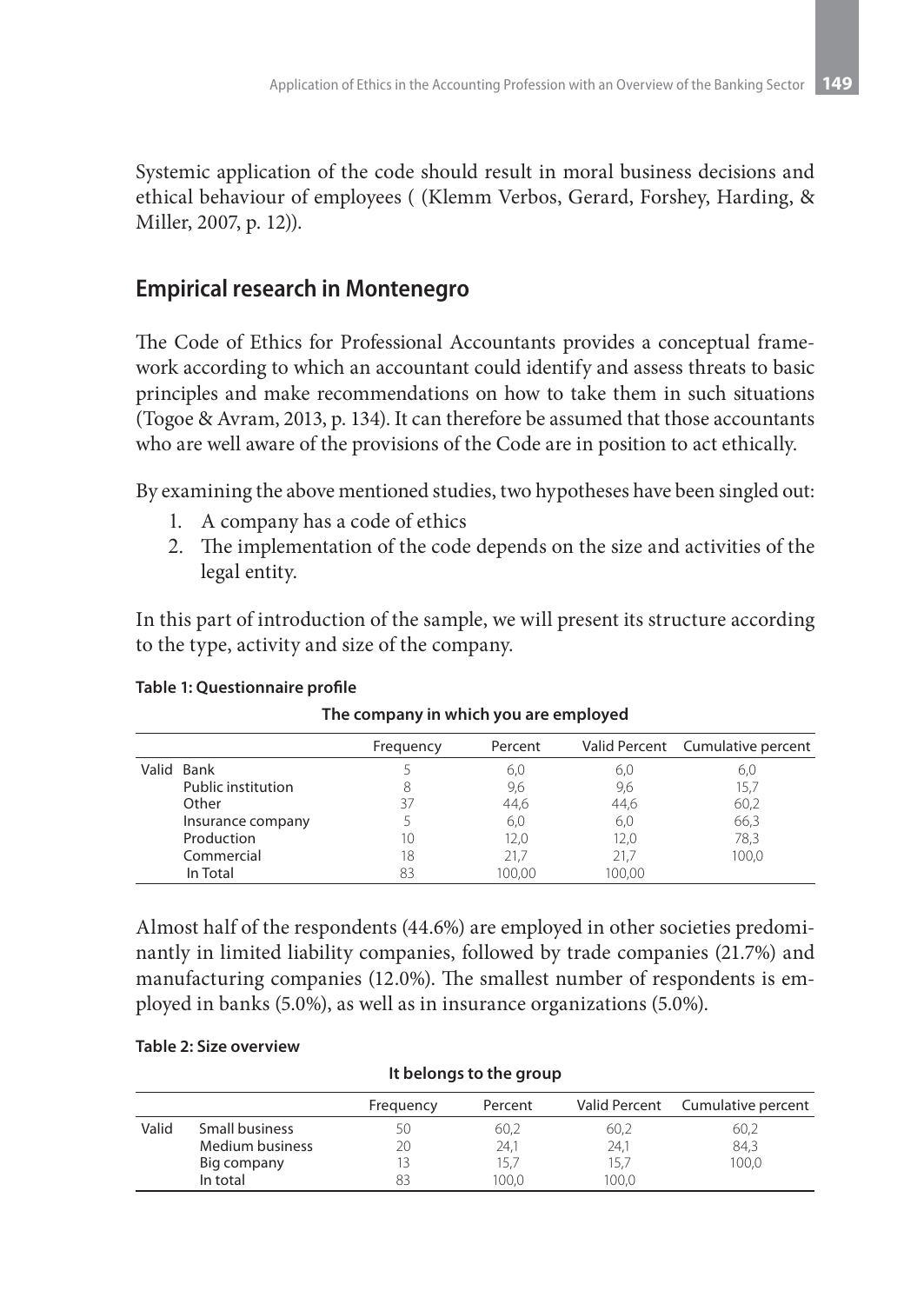The largest number of respondents are employed in small legal entities (60.2%), followed by medium-sized legal entities (24.1%) and large legal entities (15.7%). The mentioned representation of legal entities by size in the sample corresponds to the structure of legal entities by size in Montenegro.

In this respect, the structure of legal entities by size is extremely important, especially given their different role in the implementation of the Code of Ethics.

#### **Table 3: Perceptions of respondents on the Code of Ethics**

#### **3. Do you consider that business ethics is a necessary subject for faculty education**

|       |              | Frequency | Percent |       | Valid Percent Cumulative percent |
|-------|--------------|-----------|---------|-------|----------------------------------|
| Valid | Yes          |           | 85,5    | 85,5  | 85,5                             |
|       | No           |           | 2,4     | 2,4   | 88,0                             |
|       | I'm not sure | 10        | 12,0    | 12,0  | 100,0                            |
|       | In total     | 83        | 100.0   | 100.0 |                                  |

#### **Table 4: Current situation in application of code of ethics**

| 4. The company in which I work has a code of ethics |  |
|-----------------------------------------------------|--|
|-----------------------------------------------------|--|

|              | Frequency | Percent |       | Valid Percent Cumulative percent |
|--------------|-----------|---------|-------|----------------------------------|
| Valid        |           |         |       |                                  |
| Yes          |           | 61,4    | 61,4  | 62,7                             |
| No           | 24        | 28,9    | 28,9  | 91,6                             |
| I'm not sure |           | 8,4     | 8,4   | 100,0                            |
| In total     | 83        | 100.0   | 100,0 |                                  |

The majority of respondents answered that they have a code of ethics (61.4%), followed by respondents' answers that they do not possess a code of ethics (28.9%) and are not sure (8.4%).

#### **Table 5: Compliance with code of ethics**

**4. Are you complying with the principles of the Code of Ethics for professional accountants when conducting accounting**

|          | Frequency | Percent |       | Valid Percent Cumulative percent |
|----------|-----------|---------|-------|----------------------------------|
| Valid    |           | 2,4     | 2,4   | 2,4                              |
| Yes      | 66        | 79,5    | 79,5  | 81,9                             |
| Partly   | 13        | 15,7    | 15,7  | 97,6                             |
| Not      |           | 2,4     | 2,4   | 100,0                            |
| In total | 83        | 100.0   | 100.0 |                                  |

The majority of respondents answered that they adhered to the Code of Ethics (79.5%), followed the responses to partially adhere (15.7%) and did not comply  $(2.4\%).$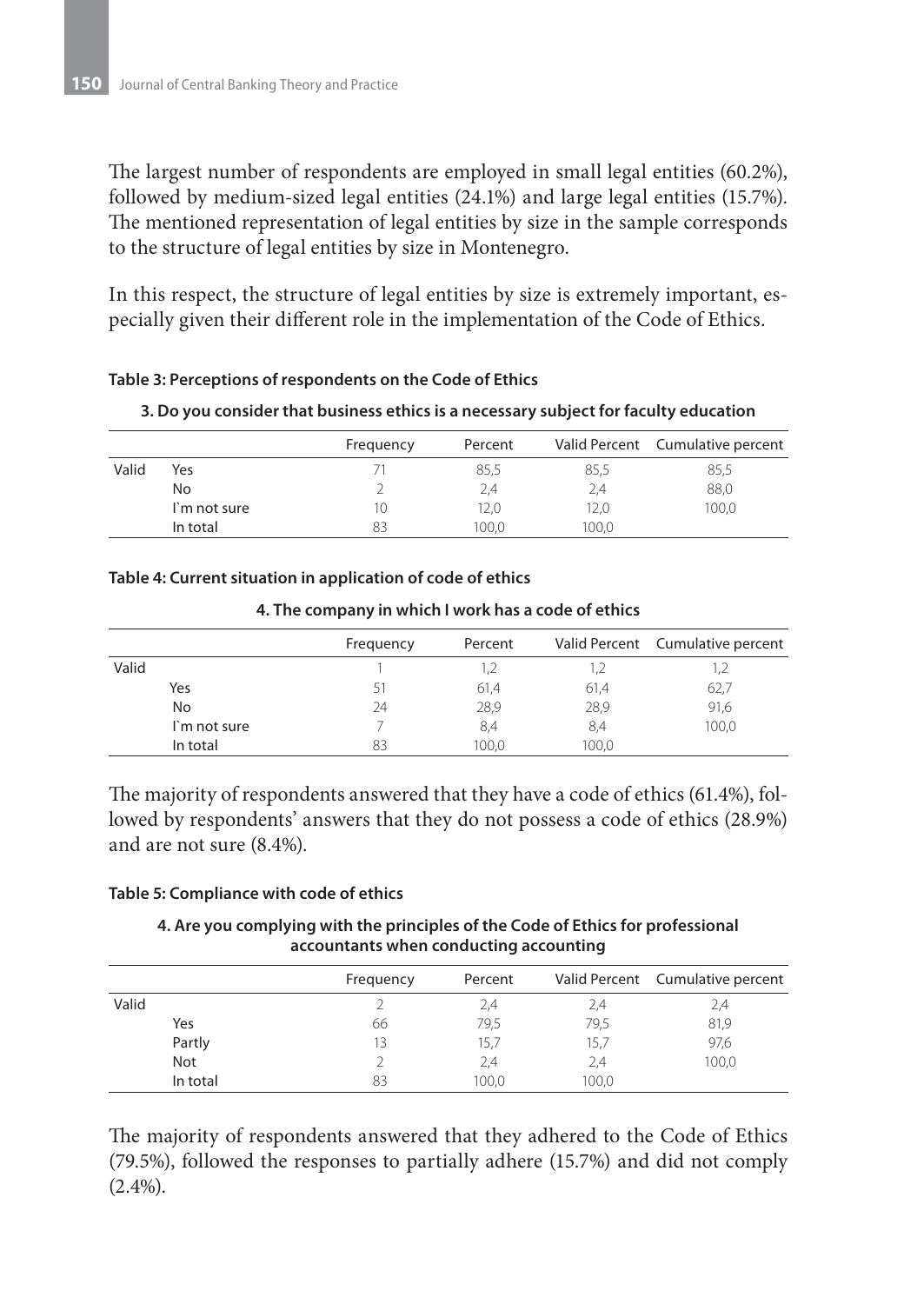The cross-table shows the extent to which companies have a code of ethics, viewed from the aspect of activity.

#### **Table 6: Implementation of code of ethics per type of institution**

#### **1. The company in which you are employed is: \* 4. The company in which I work, has the Code of Ethics?**

|                                |                           |                                                                 | The company in which I work has a code of<br>ethics? |                |                 |                 |                 |
|--------------------------------|---------------------------|-----------------------------------------------------------------|------------------------------------------------------|----------------|-----------------|-----------------|-----------------|
|                                |                           |                                                                 |                                                      | Yes            | No              | I`m not<br>sure | Total           |
| The                            | Bank                      | Count                                                           | $\Omega$                                             | 5              | $\Omega$        | $\Omega$        | 5               |
| company<br>in which<br>you are |                           | % within 1 The company in which<br>you are employed is:         | $0.0\%$                                              | 100,0%         | $0.0\%$         | 0,0%            | 100,0%          |
| employed<br>is:                |                           | % within 4 The company in which<br>I work has a code of ethics? | $0.0\%$                                              | 9,8%           | $0.0\%$         | 0.0%            | 6,0%            |
|                                | <b>Budget</b>             | Count                                                           | $\Omega$                                             | 6              | $\Omega$        | $\mathcal{P}$   | 8               |
|                                | institution               | % within The company in which<br>you are employed is            | 0,0%                                                 | 75,0%          | 0,0%            | 25,0%           | 100,0%          |
|                                |                           | % within The company in which I<br>work has a code of ethics    | 0,0%                                                 | 11,8%          | 0,0%            | 28,6%           | 9,6%            |
|                                | Other                     | Count                                                           | $\Omega$                                             | 24             | 10 <sup>2</sup> | 3               | 37              |
|                                |                           | % within 1 The company in which<br>you are employed is:         | 0,0%                                                 | 64,9%          | 27,0%           | 8.1%            | 100,0%          |
|                                |                           | % within 4 The company in which<br>I work has a code of ethics? | 0,0%                                                 | 47,1%          | 41,7%           | 42,9%           | 44,6%           |
|                                | Insurance<br>organization | Count                                                           | $\Omega$                                             | 3              | $\overline{2}$  | $\Omega$        | 5               |
|                                |                           | % within 1 The company in which<br>you are employed is:         | 0,0%                                                 | 60,0%          | 40,0%           | 0,0%            | 100,0%          |
|                                |                           | % within 4 The company in which<br>I work has a code of ethics? | 0,0%                                                 | 5,9%           | 8,3%            | 0,0%            | 6,0%            |
|                                | Production                | Count                                                           | $\Omega$                                             | $\overline{4}$ | 6               | $\Omega$        | 10 <sup>°</sup> |
|                                |                           | % within 1 The company in which<br>you are employed is:         | 0,0%                                                 | 40,0%          | 60,0%           | 0,0%            | 100,0%          |
|                                |                           | % within 4 The company in which<br>I work has a code of ethics? | 0,0%                                                 | 7,8%           | 25,0%           | 0,0%            | 12,0%           |
|                                | Commercial                | Count                                                           | 1                                                    | 9              | 6               | 2               | 18              |
|                                |                           | % within 1 The company in which<br>you are employed is:         | 5,6%                                                 | 50,0%          | 33,3%           | 11,1%           | 100,0%          |
|                                |                           | % within 4 The company in which<br>I work has a code of ethics? | 100,0%                                               | 17,6%          | 25,0%           | 28,6%           | 21,7%           |
| Total                          |                           | Count                                                           | 1                                                    | 51             | 24              | 7               | 83              |
|                                |                           | % within 1 The company in which<br>you are employed is:         | 1.2%                                                 | 61.4%          | 28,9%           | 8.4%            | 100,0%          |
|                                |                           | % within 4 The company in which<br>I work has a code of ethics? | 100,0%                                               | 100,0%         | 100,0%          | 100,0%          | 100,0%          |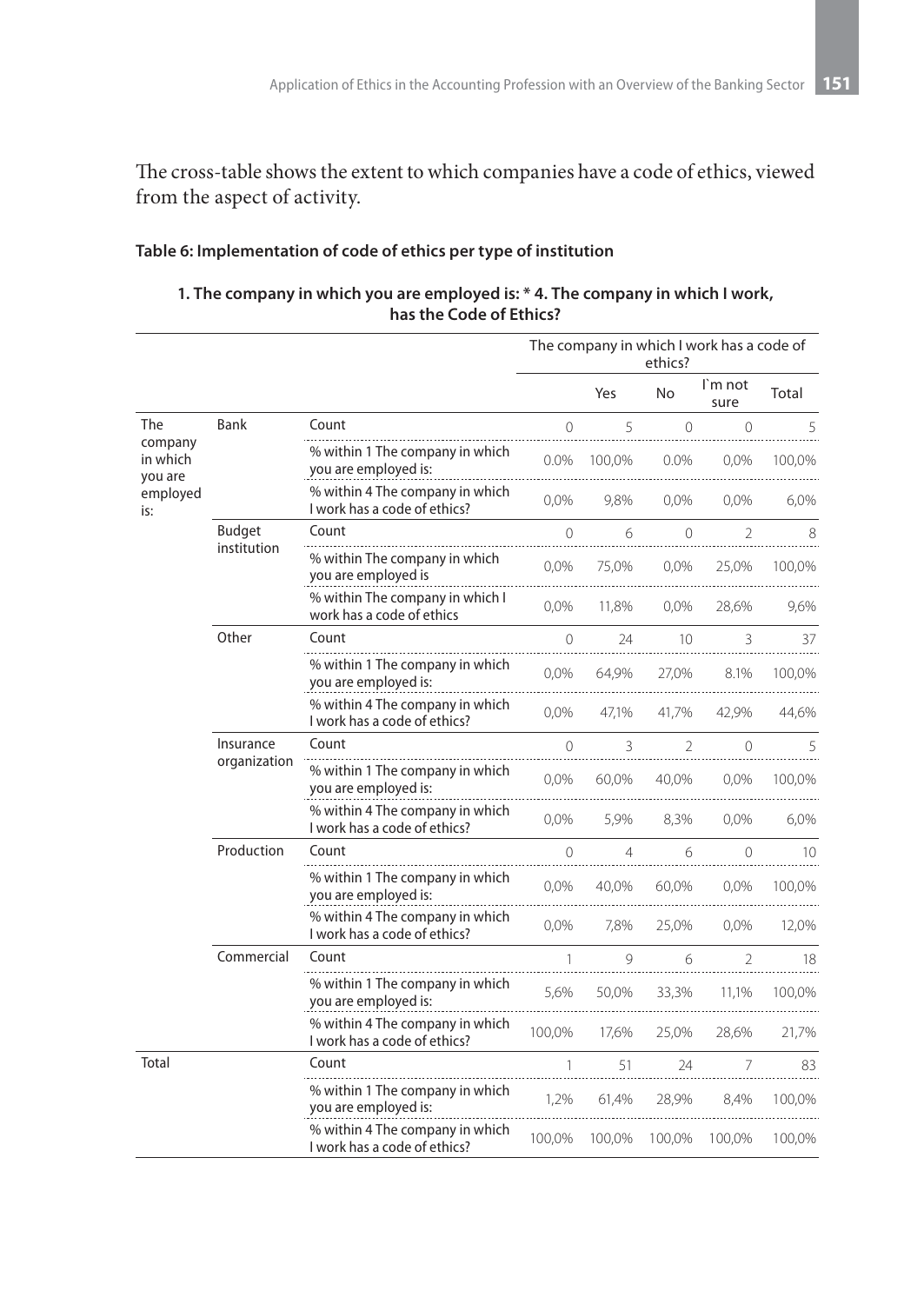Data in table 6 point to the conclusion that the majority of companies that own the Code of Ethics come from trade industry. Likewise, within the analysis, data for one respondent are missing. However, given the fact that it is negligible for a small number of missing data, their exclusion from analysis or imputation is not one of the possibilities for estimating missing data.

In the following procedure, through the Chi- square test of independence, it was investigated whether there is a statistically significant link between the indicators presented.

#### **Table 7: Results of statistical test**

| <b>Chi-Square Tests</b> |        |    |                                       |  |  |  |
|-------------------------|--------|----|---------------------------------------|--|--|--|
|                         | Value  | df | AsymptoticSignificance<br>$(2-sided)$ |  |  |  |
| Pearson Chi-Square      | 6.956a | h  | ,325                                  |  |  |  |
| Likelihood ratio        | 7.879  | h  | ,247                                  |  |  |  |
| N of Valid Cases        | 83     |    |                                       |  |  |  |

a. 7 cells (58,3%) have expected count less than 5. The minimum expected count is 16.

In this case, the results of the Hi-square test of independence show that the value of 0.325 is greater than the alpha value of 0.05, and therefore we can conclude that our result is not statistically significant.

Furthermore, we have investigated to what extent companies have a code of ethics, viewed from the aspect of size.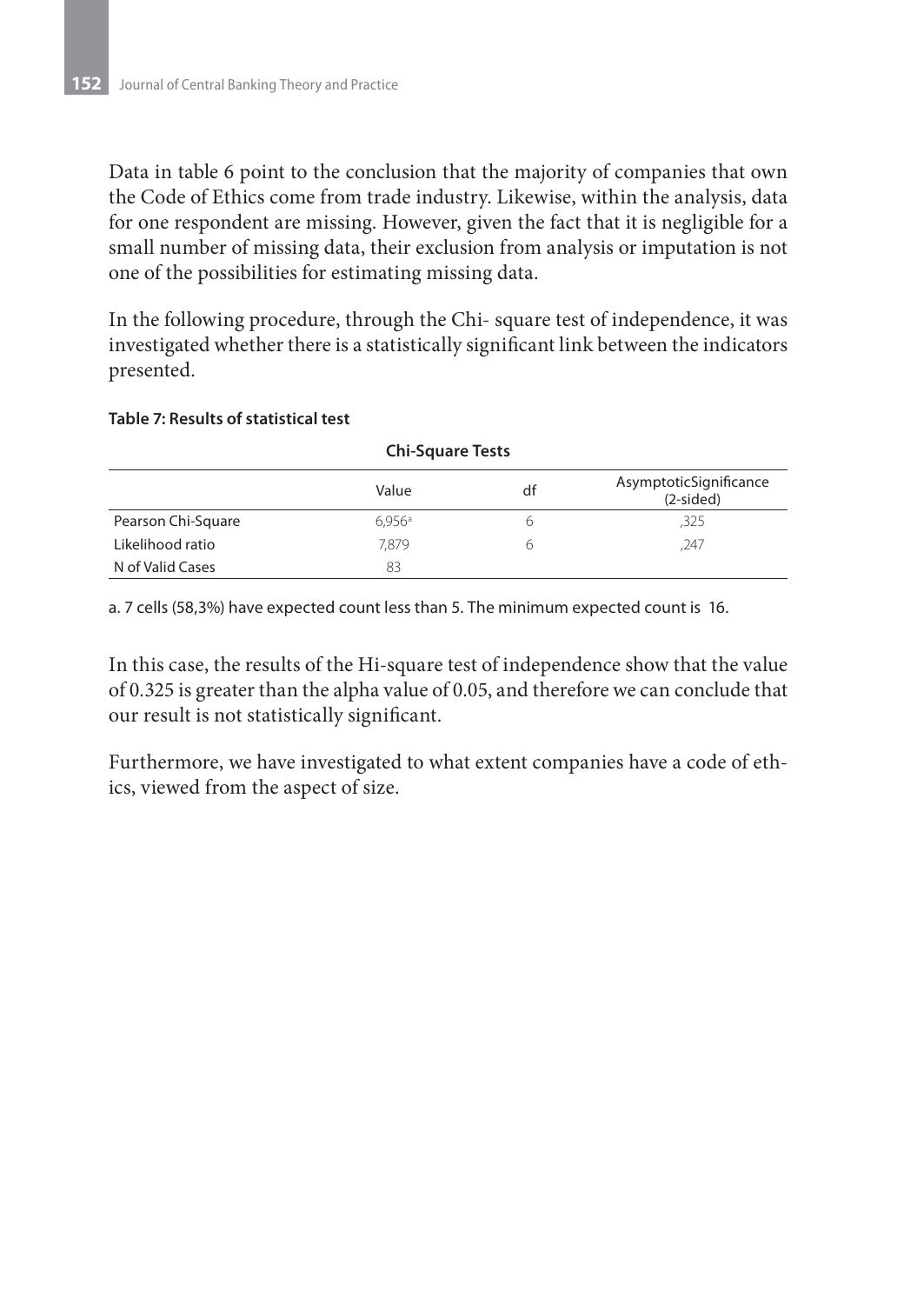|                 |                    |                                                                | The company in which I work has<br>a code of ethics? |        |        |                 |        |
|-----------------|--------------------|----------------------------------------------------------------|------------------------------------------------------|--------|--------|-----------------|--------|
|                 |                    |                                                                |                                                      | Yes    | No     | I'm not<br>sure | Total  |
| It belongs      | Small              | Count                                                          |                                                      | 31     | 15     | 3               | 50     |
| to the<br>group | business           | % within 2 It belongs to the group                             | 2,0%                                                 | 62,0%  | 30,0%  | 6,0%            | 100,0% |
|                 |                    | % within 4 The company in which<br>I work has a code of ethics | 100,0%                                               | 60,8%  | 62,5%  | 42,9%           | 60,2%  |
|                 | Medium<br>business | Count                                                          | $\Omega$                                             | 9      | 8      | 3               | 20     |
|                 |                    | % within 2 It belongs to the group                             | 0,0%                                                 | 45,0%  | 40,0%  | 15,0%           | 100,0% |
|                 |                    | % within 4 The company in which<br>I work has a code of ethics | 0,0%                                                 | 17,6%  | 33,3%  | 42,9%           | 24,1%  |
|                 | Big<br>company     | Count                                                          | $\Omega$                                             | 11     |        |                 | 13     |
|                 |                    | % within 2 It belongs to the group                             | 0,0%                                                 | 84,6%  | 7,7%   | 7,7%            | 100,0% |
|                 |                    | % within 4 The company in which<br>I work has a code of ethics | 0,0%                                                 | 21,6%  | 4,2%   | 14,3%           | 15,7%  |
| Total           |                    | Count                                                          |                                                      | 51     | 24     |                 | 83     |
|                 |                    | % within 2 It belongs to the group                             | 1.2%                                                 | 61.4%  | 28,9%  | 8.4%            | 100,0% |
|                 |                    | % within 4 The company in which<br>I work has a code of ethics | 100,0%                                               | 100,0% | 100,0% | 100.0%          | 100,0% |

#### **Table 8: Implementation of code of ethics per size of institution**

**2. It belongs to the group: \* 4. The company I workn in, has the Code of Ethics?**

The above data point to the conclusion that the majority of companies that own the Code of Ethics are small legal entities, which is primarily conditioned by the fact that the number of respondents in this group is significantly higher than in the others. However, it is interesting that, according to the structure, the largest percentage of companies that own the Code of Ethics are large legal entities (84.6). This can be explained first of all by the fact that it is a company itself that is the leader in internal accounting regulations.

Also, within the analysis, data for one respondent is missing. However, given the fact that it is negligible for a small number of missing data, their exclusion from analysis or imputation is not one of the possibilities for estimating missing data.

Finally, we will try to determine whether compliance with the Code of Ethics varies significantly depending on the size of the legal entity in which the respondents are employed.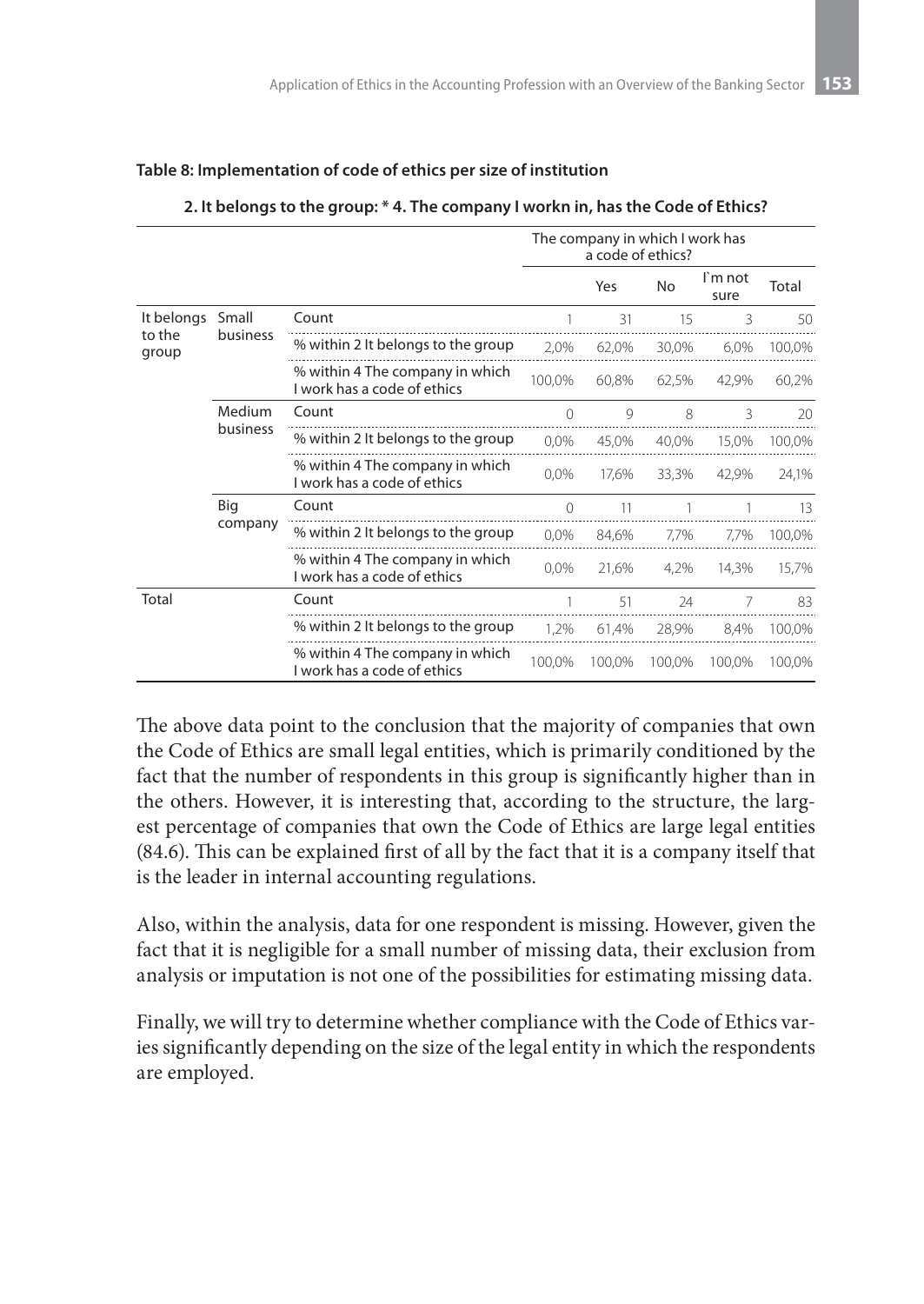#### **Table 9: Compliance with code of ethics per size of institution**

#### **2. It belongs to the group: \* 4. Are you complying with the principles of the Code of Ethics for professional accountants when conducting accounting**

|                 |          |                                                                                                                                            | Are you complying with the principles of the<br>Code of Ethics for professional accountants<br>when conducting accounting |        |                          |                |        |
|-----------------|----------|--------------------------------------------------------------------------------------------------------------------------------------------|---------------------------------------------------------------------------------------------------------------------------|--------|--------------------------|----------------|--------|
|                 |          |                                                                                                                                            |                                                                                                                           | Yes    | Partly                   | <b>Not</b>     | Total  |
| It belongs      | Small    | Count                                                                                                                                      |                                                                                                                           | 40     | 8                        |                | 50     |
| to the<br>group | business | % within 2 It belongs to the<br>group                                                                                                      | 2,0%                                                                                                                      | 80,0%  | 16,0%                    | 2,0%           | 100,0% |
|                 |          | % within 4 Are you complying<br>with the principles of the<br>Code of Ethics for professional<br>accountants when conducting<br>accounting | 50,0%                                                                                                                     | 60.6%  | 61,5%                    | 50,5%          | 60,2%  |
|                 | Medium   | Count                                                                                                                                      |                                                                                                                           | 15     | 3                        |                | 20     |
|                 | business | % within 2 It belongs to the<br>group                                                                                                      | 5.0%                                                                                                                      |        | 75,0% 15,0%              | 5.0%           | 100.0% |
|                 |          | % within 4 Are you complying<br>with the principles of the<br>Code of Ethics for professional<br>accountants when conducting<br>accounting | 50,0%                                                                                                                     | 22,7%  | 23,1%                    | 50,0%          | 24,1%  |
|                 | Big      | Count                                                                                                                                      | $\Omega$                                                                                                                  | 11     | $\overline{\phantom{a}}$ | $\bigcap$      | 13     |
|                 | company  | % within 2 It belongs to the<br>group                                                                                                      | $0.0\%$                                                                                                                   | 84,6%  | 15,4%                    | $0.0\%$        | 100.0% |
|                 |          | % within 4 Are you complying<br>with the principles of the<br>Code of Ethics for professional<br>accountants when conducting<br>accounting | $0.0\%$                                                                                                                   | 16,7%  | 15,0%                    | 0,0%           | 15,7%  |
| Total           |          | Count                                                                                                                                      | $\mathcal{P}$                                                                                                             | 66     | 13                       | $\mathfrak{D}$ | 83     |
|                 |          | % within 2 It belongs to the<br>group                                                                                                      | 2,4%                                                                                                                      | 79,5%  | 15,7%                    | 2,4%           | 100,0% |
|                 |          | % within 4 Are you complying<br>with the principles of the<br>Code of Ethics for professional<br>accountants when conducting<br>accounting | 100,0%                                                                                                                    | 100.0% | 100.0%                   | 100,0%         | 100,0% |

It is obvious that of the total number of respondents, those who adhere to the Code of Ethics, the largest percentage is employed in small legal entities (60%), which is primarily conditioned by the fact that the number of respondents in this group is significantly higher than the others. In terms of further deeper analysis, it is possible to observe the participation of those respondents who comply with the Code of Ethics at the level of each individual group in the sample. In this sense, it is obvious that within the structure of each group, about 80% of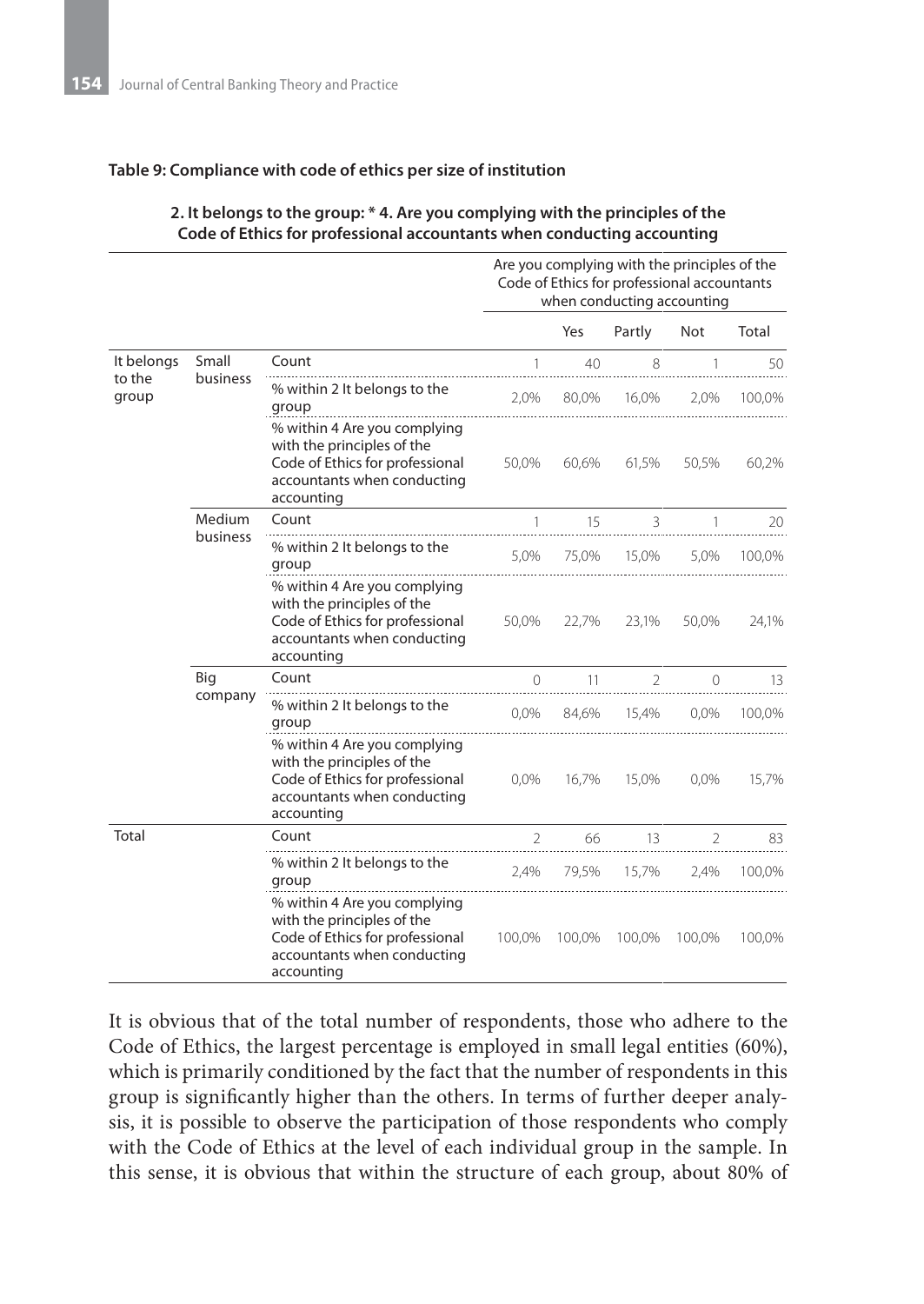the respondents adhere to the Code of Ethics. Similarly, the results of the Hisquare test of independence show that the value of 0.927 is greater than the alpha value of 0.05 and, therefore, we can conclude that our result is not statistically significant. Therefore, there are no significant differences regarding the compliance with the Code of Ethics regarding the size of the legal entity from which respondents come.

| <b>Chi-Square Tests</b> |                 |    |                                           |  |  |  |
|-------------------------|-----------------|----|-------------------------------------------|--|--|--|
|                         | Value           | df | Asymptotic<br>Significance<br>$(2-sided)$ |  |  |  |
| Pearson Chi-Square      | $1.915^{\circ}$ | ь  | .927                                      |  |  |  |
| Likelihood ratio        | 2.280           | 6  | .892                                      |  |  |  |
| N of Valid Cases        | 83              |    |                                           |  |  |  |

#### **Table 10: Results of statistical test**

a. 8 cells (66.7%) have expected count less than 5. The minimum expected count is 31.

# **Conclusion**

Professional and legal regulations represent minimum standards of behaviour, not only professional accountants, but also all those who participate in the process of ensuring the quality of financial reporting. Ethics builds on them and provides signposts for the behaviour of all participants in the process. Since there is an important place within the accounting regulations for decisions that decisions are often made in situations where the rules are not clear enough and the line of delimitation between what is acceptable and what is not feasible is not always easy to withdraw, accounting is considered one of the most ethically demanding professions.

Since the chain of participants in the financial reporting process is long and there are important non-calculators in this chain, all participants in the process must adhere to the standards of ethics in accounting. Hence ethical challenges in the process of ensuring the quality of financial reporting stand in front of professional accountants, management, auditors, legislative and regulatory bodies, majority owners, financial and legal advisers and politicians. In this context, academic accountants also have a significant responsibility to play an important role in improving the quality of education, promoting the profession, and restoring lost trust.

The IFAC has long recognized that the key way of protecting the public interest is to develop, promote and impose internationally recognized standards as a means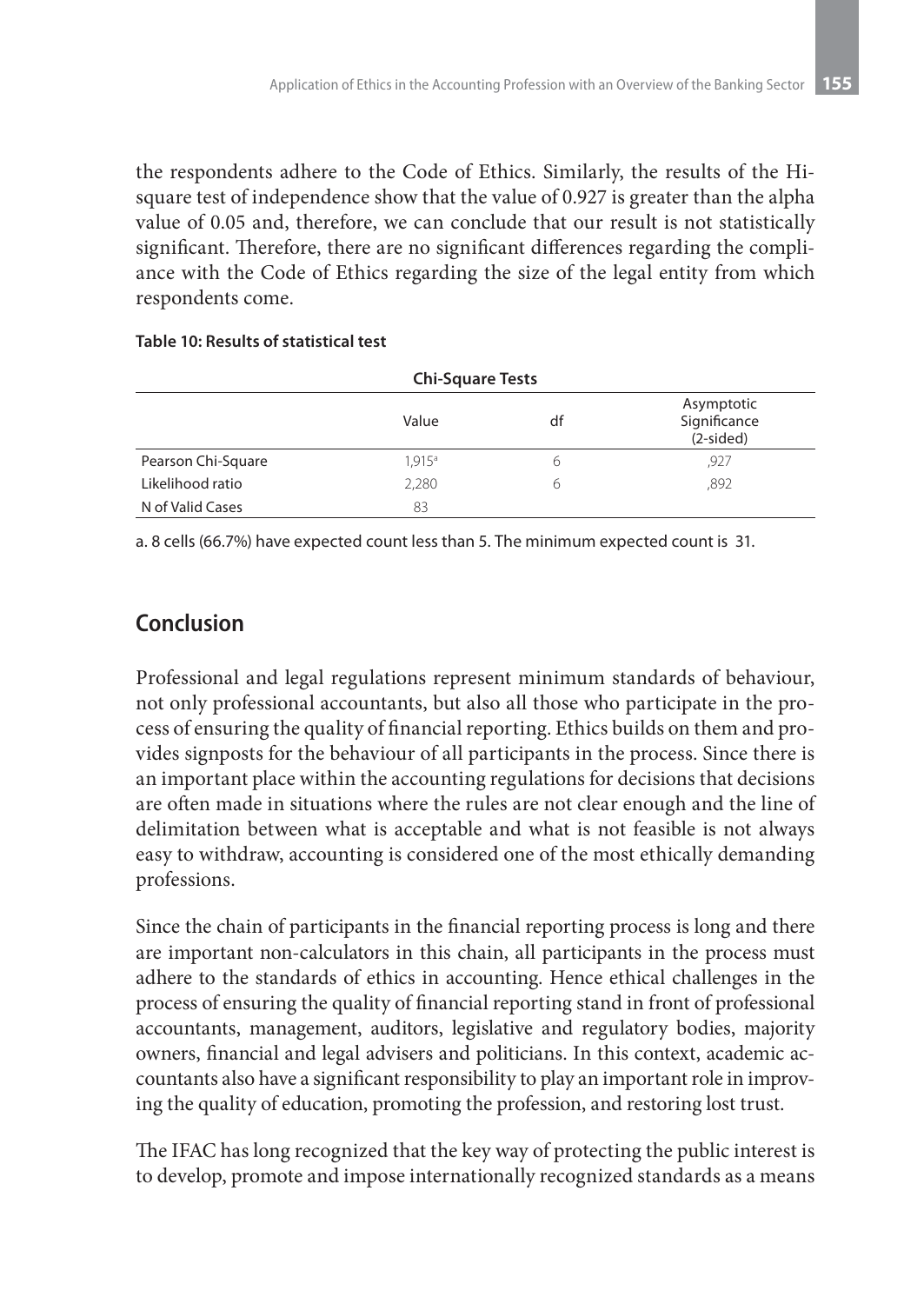of ensuring the reliability of information that is dependent on investors and other shareholders.

Regardless of the rules of conduct described in the Code of Professional Ethics, it is most important that a public accountant maintains an impartial relationship with management and all other persons who feel the consequences of the work of an authorized public accountant.

In any engagement, including those involving management, advisory and tax services, the authorized public accountant is prohibited to subordinate his professional opinion to the opinion of others.

When compiling financial statements, accountants influence their business performance and performance of the overall picture of the financial position of the company or institution.

Legal backgrounds are a good basis for behaviour within the legally permissible limits, but not enough. When making decisions, professional accountants should abide by legal, ethical and professional standards of conduct. Practical experience, additional training and specialization in appropriate areas enable accountants to contribute to better understanding and understanding of potential problems and their solving.

Accounting ethics should therefore be understood as a process of long-term focusing on basic values and abilities of individuals rather than short-term strengthening of reputation, trust, and personal satisfaction.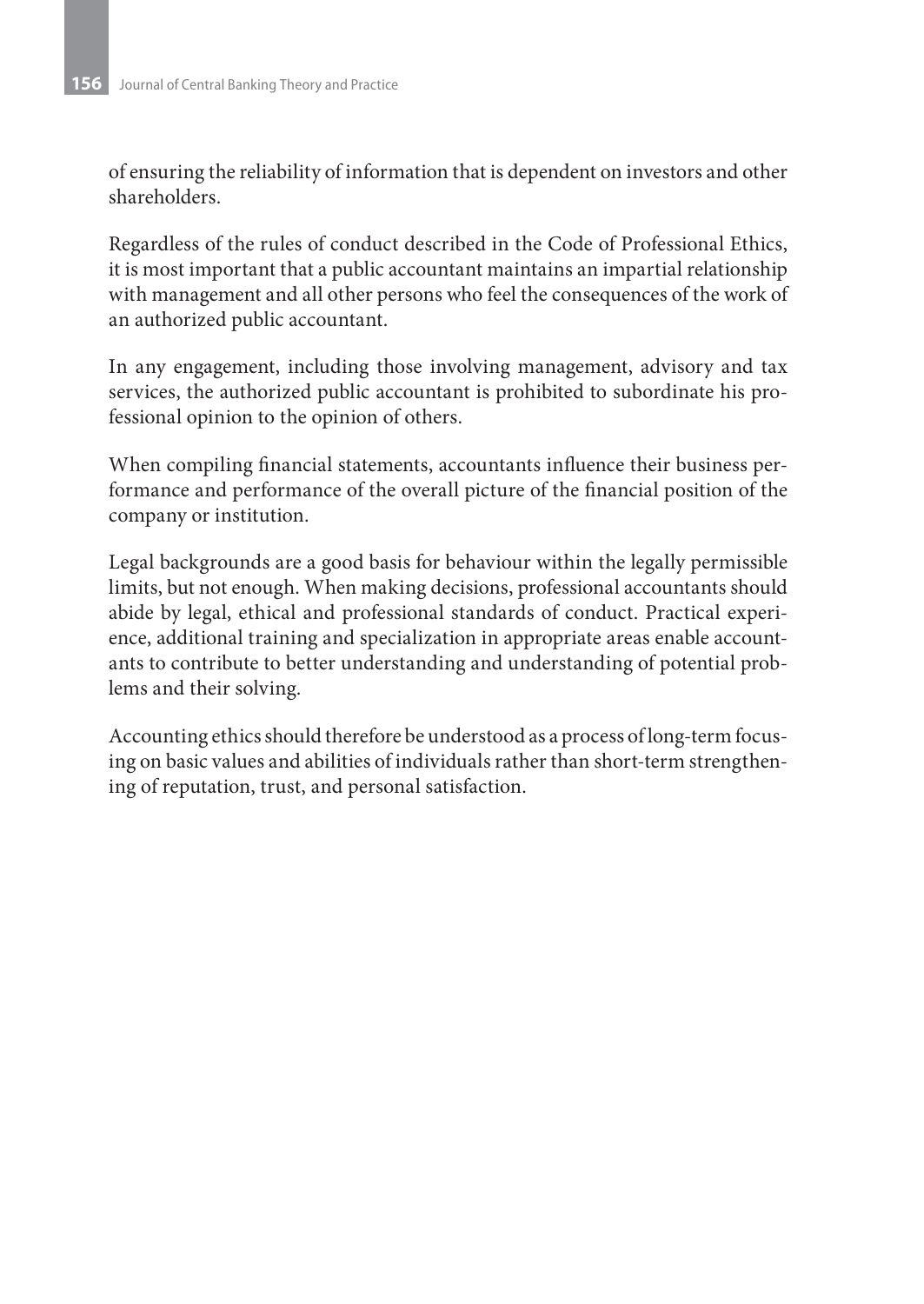## **References:**

- 1. Arnold , F. D., Bernardi , A. R., Neidermeyer, E. P., & Schmee, j. (2007). The effect of country and culture on perceptions of appropriate ethical actions prescribed by codes of conduct: A Western European perspective among accountants. *Journal of Business Ethics*, 327-340.
- 2. Benedikter, R. (2011, February). Retrieved May 14, 2018, from Research Gate: https://www.researchgate.net/publication/248388393\_Social\_ Banking\_and\_Social\_Finance\_Answers\_to\_the\_Economic\_Crisis
- 3. Clements, E. C., Neill, D. J., & Stovall, O. S. (2009). The impact of cultural differences on the convergence of international accounting codes of ethics. *Journal of Business Ethics, No. 3*, 383-391.
- 4. Cohen, J., Pant, L., & Sharp, D. (1992). Cultural and Socioeconomic Constraints of International Codes of Ethics: Lessons from Accounting. *Journal of Business Ethics, No. 11*, 687-700.
- 5. Gulin, D., Milčić, I., & Bakran, D. (2015). Očekivanja, stanja i perspektive razvoja računovodstvene profesije. *Zbornik radova s 50.tog jesenskog savjetovanja "Računovodstvo, financije i porezi u praksi*, 1-27.
- 6. Higgs-Kleyn, N., & Kapelianis, D. (1999). The role of professional codes in regarding ethical conduct. *Journal of Business Ethics, No. 4*, 363-374.
- 7. Jackling, B., Cooper, B. J., Leung, P., & Dellaporta, S. (2007). Professional accounting bodies' perceptions of ethical issues, causes of ethical failure and ethics education. *Managerial Auditing Journal, No. 9,*, 928-944.
- 8. Jamnik, A. (2011). Ethical code in the public accounting profession,. *Journal of International Business Ethics*, 80-90.
- 9. Klemm Verbos, A., Gerard, J., Forshey, P., Harding, C., & Miller, J. (2007). The Positive Ethical Organization: Enacting a Living Code of Ethics and Ethical Organizational Identity. *Journal of Business Ethics, No. 76*, 17-33.
- 10. Kundid, A. (2012). Društveno odgovorno poslovanje banaka u Republici Hrvatskoj. *Ekonomska misao i praksa, Vol. 21, No. 2*, 497-528.
- 11. Kundid, A., & Rogošić, A. (2011). Bank Online Reporting: ComparativemAdvantage, Formalism or Fashion? *Global Business & Economics Anthology, Vol. II, No. 2*, 500-518.
- 12. Kurtаnović, S., Mušinbegović, S., & Kadić, L. (2014). Problemi računovodstvene profesije u praksi BH preduzeća. *Business Consultant/ Poslovni Konsultant, No. 36*, 26-34.
- 13. Leko , V., & Stojanovic, A. (2007). Social Responsibility of Private Banks. *26th International Conference on Organizational Science Development "Creative Organization"*, (pp. 976-983). Portoroge.